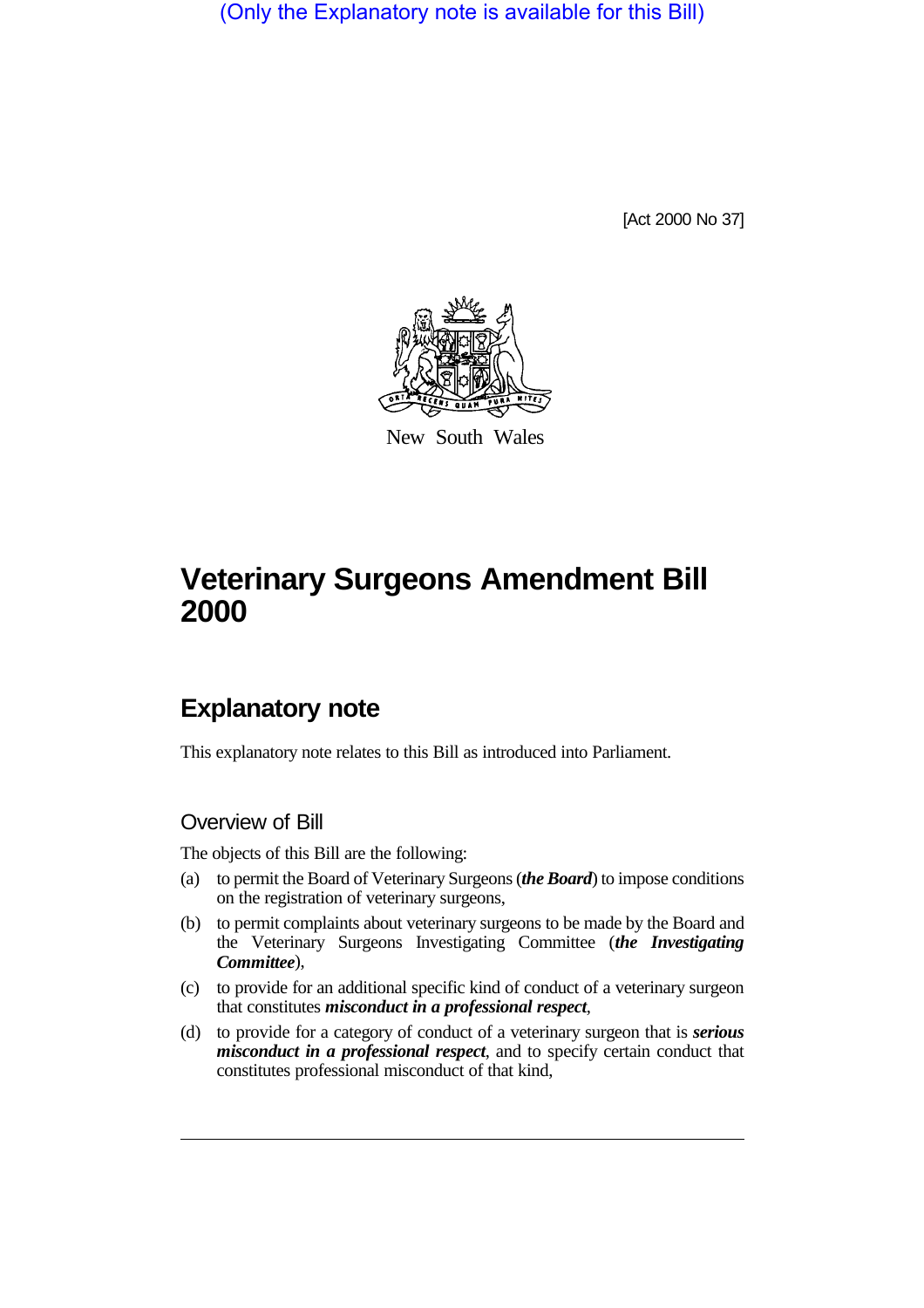Explanatory note

- (e) to permit the Investigating Committee to direct the Board, in certain circumstances, to suspend from practice, or to impose conditions on the registration of, a veterinary surgeon against whom a complaint of serious misconduct in a professional respect has been made,
- (f) to permit the Investigating Committee to require a person to provide written information, verified by statutory declaration, in connection with the investigation of a complaint against a veterinary surgeon,
- (g) to provide for the transaction of business by the Board and the Investigating Committee outside meetings or by telephone,
- (h) to permit the Board and the Investigating Committee to delegate their functions of collecting evidence,
- (i) to permit the Board to control its funds and employ its staff,
- (j) to make other minor amendments to the *Veterinary Surgeons Act 1986*, including amendments of a consequential, saving or transitional nature.

## Outline of provisions

**Clause 1** sets out the name (also called the short title) of the proposed Act.

**Clause 2** provides for the commencement of the proposed Act on a day or days to be appointed by proclamation.

**Clause 3** is a formal provision giving effect to the amendments to the *Veterinary Surgeons Act 1986* (*the Act*) set out in Schedule 1.

## **Schedule 1 Amendments**

#### **Conditions on registration as a veterinary surgeon**

**Schedule 1 [4]** inserts proposed section 17A in the Act. The proposed section permits the Board to impose conditions on the registration of a veterinary surgeon. However, conditions may be imposed only if the Board is satisfied that they are warranted, having regard to the criteria (such as the safety or health of any person) set out in the proposed section.

**Schedule 1 [5]** and **[6]** make consequential amendments to section 18 (Registration certificate) of the Act.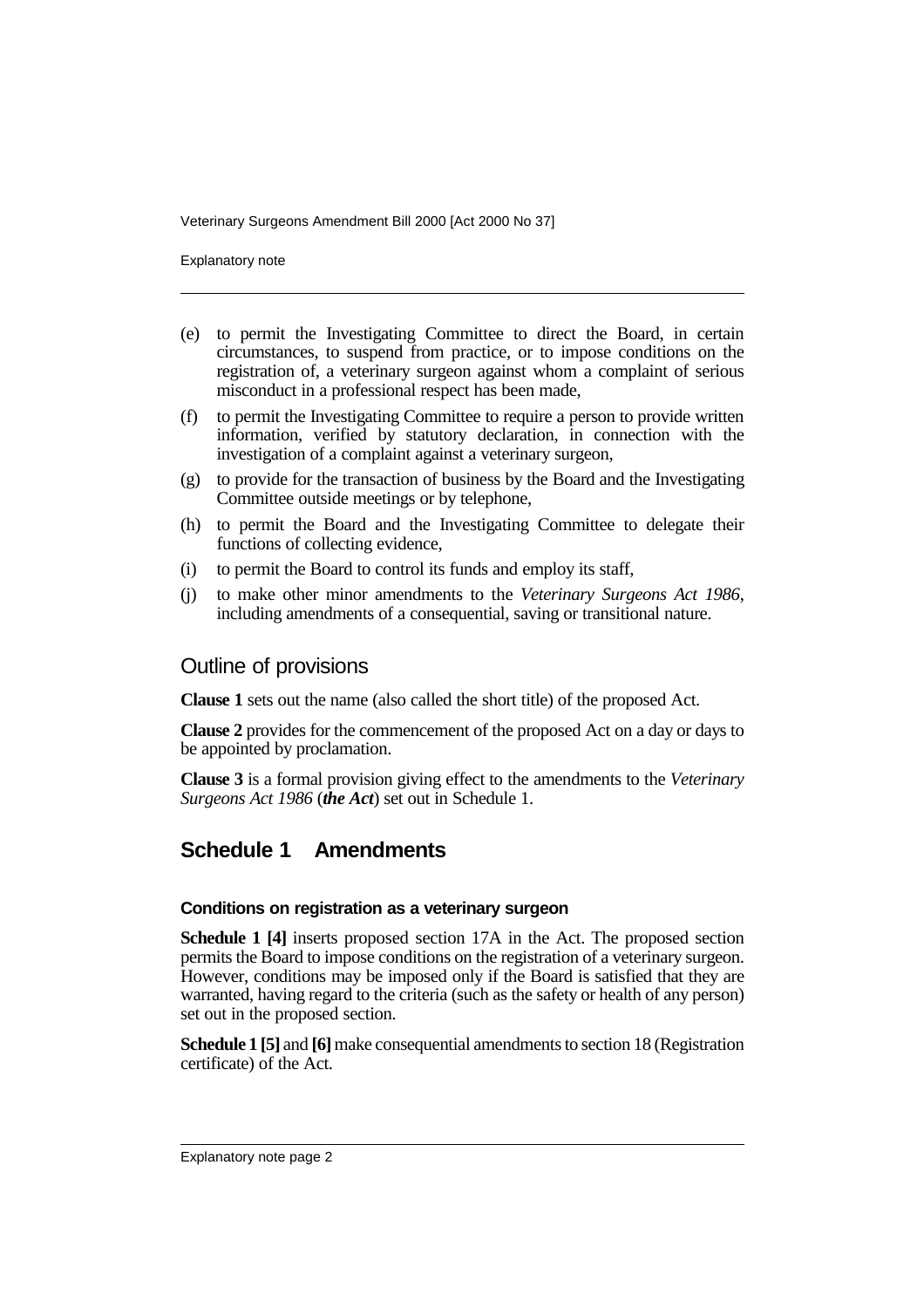Explanatory note

**Schedule 1 [7]** amends section 21 (Reviews by the Tribunal) of the Act so as to permit the veterinary surgeon concerned to apply to the Administrative Decisions Tribunal (*the Tribunal*) for a review of the Board's decision to impose conditions under proposed section 17A.

#### **Serious misconduct in a professional respect**

**Schedule 1 [8]** inserts proposed section 22A in the Act. Section 22 (Misconduct in a professional respect) of the Act specifies certain circumstances in which a veterinary surgeon will be taken to be guilty of *misconduct in a professional respect*. Proposed section 22A specifies certain circumstances in which a veterinary surgeon will be taken to be guilty of *serious misconduct in a professional respect* (for example, if the veterinary surgeon engages in conduct in a professional capacity that, if repeated or continued, is likely to affect adversely the safety or health of any person). Neither section 22 nor proposed section 22A is exhaustive.

**Schedule 1 [12]** amends certain sections of the Act that refer to misconduct in a professional respect so as to include a reference to serious misconduct in a professional respect.

**Schedule 1 [10]** inserts proposed Division 2A (proposed sections 25A–25H) in Part 4 of the Act.

Proposed section 25A permits the Investigating Committee to make a complaint about any alleged conduct of a registered veterinary surgeon that, in the opinion of the Investigating Committee, is such as to give rise to a complaint of serious misconduct in a professional respect against the veterinary surgeon (unless the Investigating Committee has already received a complaint about the alleged conduct).

Proposed section 25B permits the Investigating Committee, on receiving a complaint that a registered veterinary surgeon is guilty of serious misconduct in a professional respect, and at any stage of its investigation of the complaint, to direct the Board to suspend the veterinary surgeon from practice for a specified limited period or to impose specified conditions on the veterinary surgeon's registration. However, such a direction may be given only if the Investigating Committee is satisfied that the suspension or imposition of conditions are urgently needed, having regard to the criteria (such as the safety or health of any person) set out in the proposed section. The Board must comply with any such direction.

Proposed section 25C requires the Investigating Committee, before giving a direction under proposed section 25B, to notify the registered veterinary surgeon concerned of its intention to give the direction (and of its reasons for doing so). The Investigating Committee must give the veterinary surgeon the opportunity to make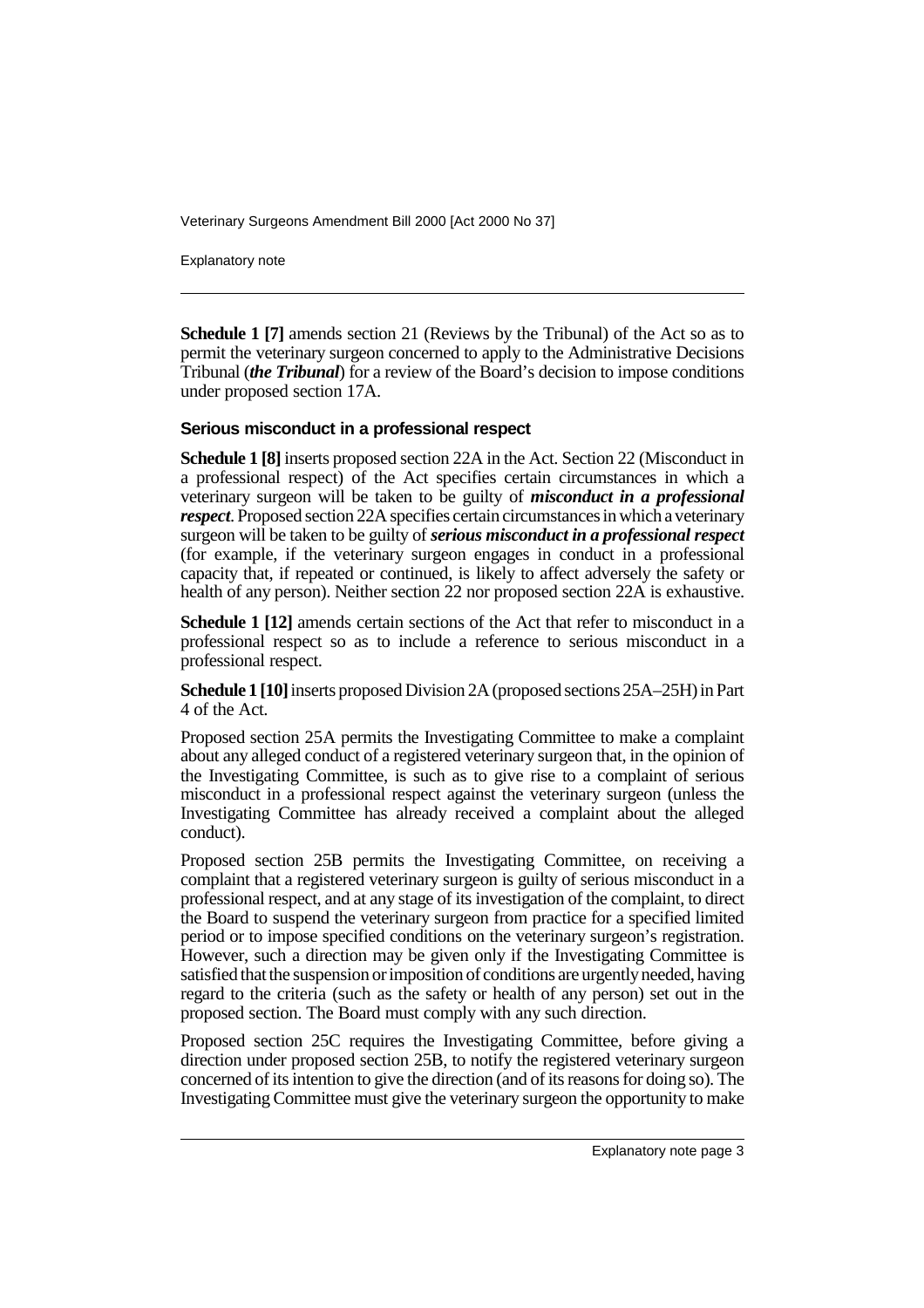Explanatory note

representations about the complaint to the Investigating Committee before it gives the direction to the Board.

Proposed section 25D permits a person against whom an order of the Board is in force under the proposed Division to apply to the Tribunal for a review of the decision of the Investigating Committee that gave rise to the order. The proposed section also permits the Investigating Committee to apply to the Tribunal for an order extending the period for which a former registered veterinary surgeon is suspended under the proposed Division.

Proposed section 25E requires an application under proposed section 25D to be determined by a judicial member of the Tribunal, and provides that the Tribunal is to determine the application having regard to all relevant information that the Investigating Committee and the veterinary surgeon have furnished to it by the time the application is determined. The proposed section also sets out the interim orders that the Tribunal may make on determining the application.

Proposed section 25F permits the Tribunal to make any of the interim orders set out in proposed section 25E at any stage of the Tribunal's inquiry into a complaint referred to it by the Investigating Committee.

Proposed section 25G provides that a registered veterinary surgeon who has been suspended from practice under the proposed Division is taken not to be a registered veterinary surgeon. The proposed section also provides that the person concerned is reinstated as a registered veterinary surgeon on the expiry of the period of suspension or the final disposal of the complaint (whichever occurs first), subject to any order of the Tribunal or the Supreme Court in relation to the complaint.

Proposed section 25H provides that conditions imposed under the proposed Division have effect (subject to the Division) until the final disposal of the relevant complaint.

**Schedule 1 [18]** amends section 36 (Recordings of proceedings and decision of Investigating Committee and orders of Tribunal) so as to provide for the notation in the register of veterinary surgeons (or specialists) of the terms of any order of the Board under proposed section 25B.

**Schedule 1 [19]** amends section 52 (Suspension or cancellation of licence) in consequence of the insertion of proposed Division 2A.

#### **Complaints against veterinary surgeons**

**Schedule 1 [11]** amends section 26 (Complaints against veterinary surgeons) of the Act so as to permit the Board and the Investigating Committee to make complaints against registered veterinary surgeons.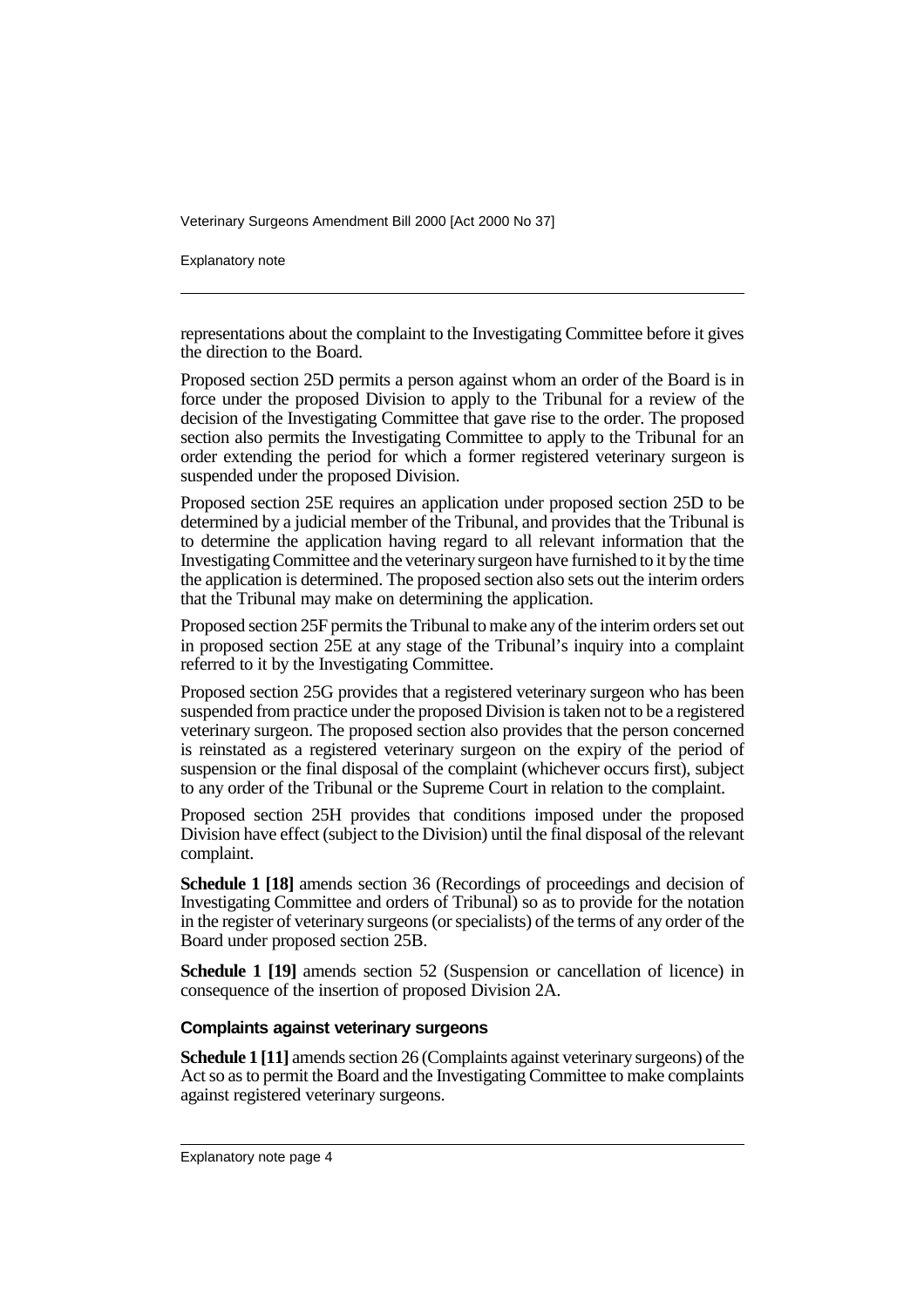Explanatory note

**Schedule 1 [13]** also amends section 26. The effect of the proposed amendment is to provide that a registered veterinary surgeon's contravention of a condition imposed under proposed section 17A, 25B or 25E constitutes grounds for a complaint against the veterinary surgeon.

**Schedule 1 [14]** and **[15]** make amendments consequential on the amendment proposed to be made by Schedule 1 [11].

**Schedule 1 [16]** amends section 27 (Investigation by Investigating Committee) to permit the Investigating Committee to delegate its function of collecting evidence in the investigation of a complaint.

#### **Board of Veterinary Surgeons**

**Schedule 1 [3]** repeals and re-enacts section 7 (Staff of the Board) of the Act so as to permit the Board to employ staff and to use contractors.

**Schedule 1 [20]** repeals sections 54A–54C of the Act. Those sections establish a Fund known as the New South Wales Veterinary Surgeons Fund and specify what is payable into and from that Fund.

**Schedule 1 [1]**, **[21]** and **[22]** make amendments consequential on the amendment proposed to be made by Schedule 1 [20].

**Schedule 1 [24]** enables the Board to delegate its function of collecting any evidence necessary for the exercise of its functions.

#### **Summoning witnesses and requiring information**

Both the Board and the Investigating Committee currently have the power under section 57 (Power to summon witnesses) to summon persons to appear before them to give evidence or provide a document. Failure to comply with such a summons is a criminal offence.

**Schedule 1 [23]** amends section 57 to provide that a registered veterinary surgeon who does not comply with such a summons is guilty of misconduct in a professional respect. The proposed amendment also empowers the chairperson of the Investigating Committee to require a person to provide written information, verified by statutory declaration, to it. The proposed amendment applies the same sanctions for refusal or failure to comply with such a requirement as for refusal or failure to comply with a summons under the section.